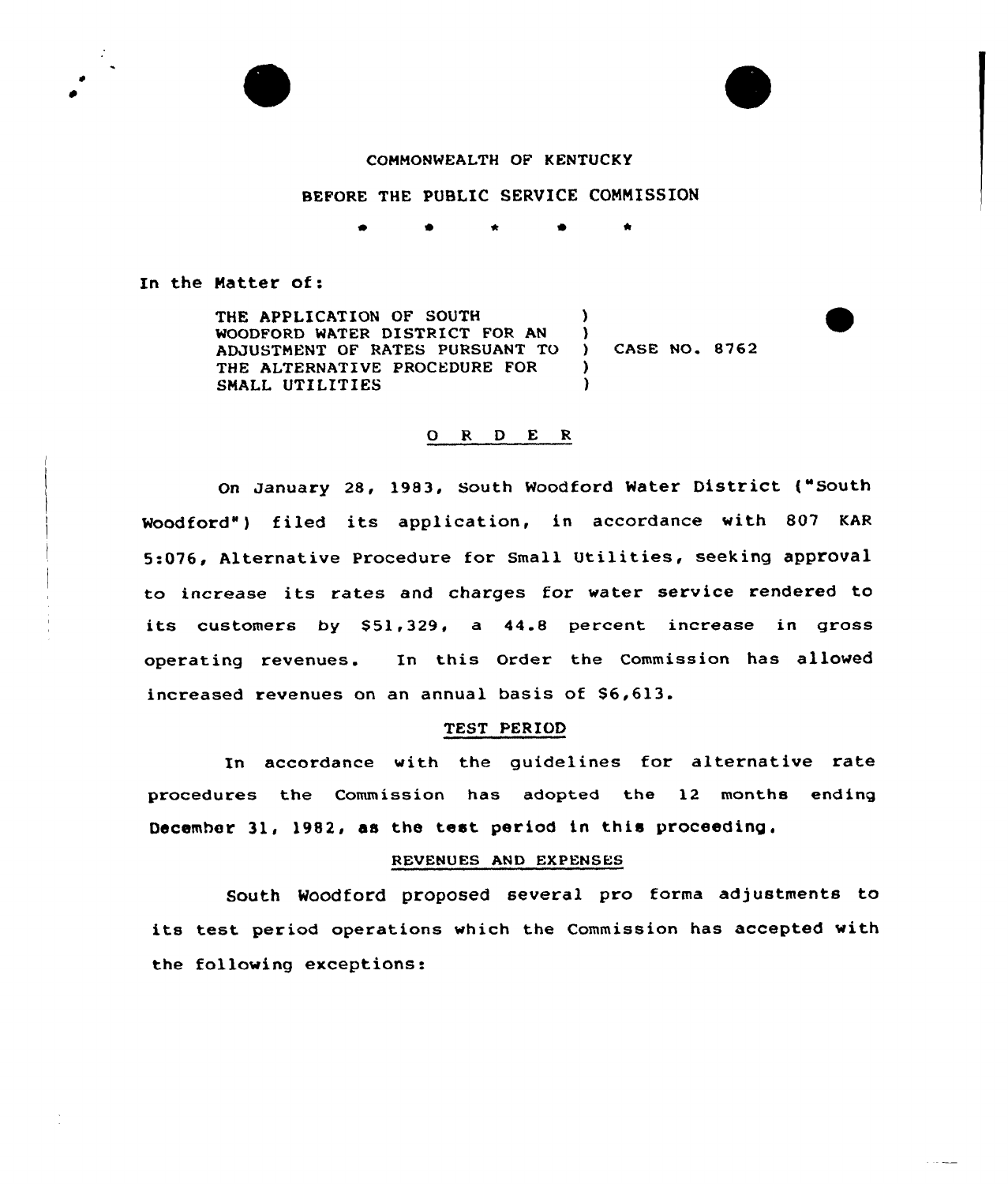## Purchased Water Expense

South Woodford proposed an adjusted purchased water expense of \$75,826, a \$3,453 increase over its test period level to take into consideration the increased cost of purchased water from its supplier, the City of Versailles. During the test period South Woodford experienced a water line loss of 17.7 percent.  $\frac{1}{2}$  The Commission has a well established policy of allowing a maximum water line loss of 15 percent for rate-making purposes. Based on the amount of water sold by South Woodford during the test period and the rates currently being charged by its supplier, the Commission has allowed a purchased water expense for rate-making purposes of \$70,165,  $\frac{2}{ }$  a reduction of \$5,661 from the pro forms expense proposed by South Woodford.

## Line Extensians

South Woodford proposed to increase its plant in service by \$ 144,814 in order to reflect the inclusion of four line extensions completed between 1973 and 1977. These line extensions were never approved by this Commission and were financed with notes signed by the customers served from these extensions. South Woodford then entered into an agreement with these customers whereby it agreed to make the payments on these notes. The notes remained in the names of the customers of South Woodford. The Commission is of the opinion that the manner in which this construction and financing was undertaken is highly irregular and fails to comply with 807 KAR 5:001, sections 8 and 10, governing the procedures for construction and financing. Therefore, the inclusion of these extensions in South Woodford's plant in service should be denied.

 $-2-$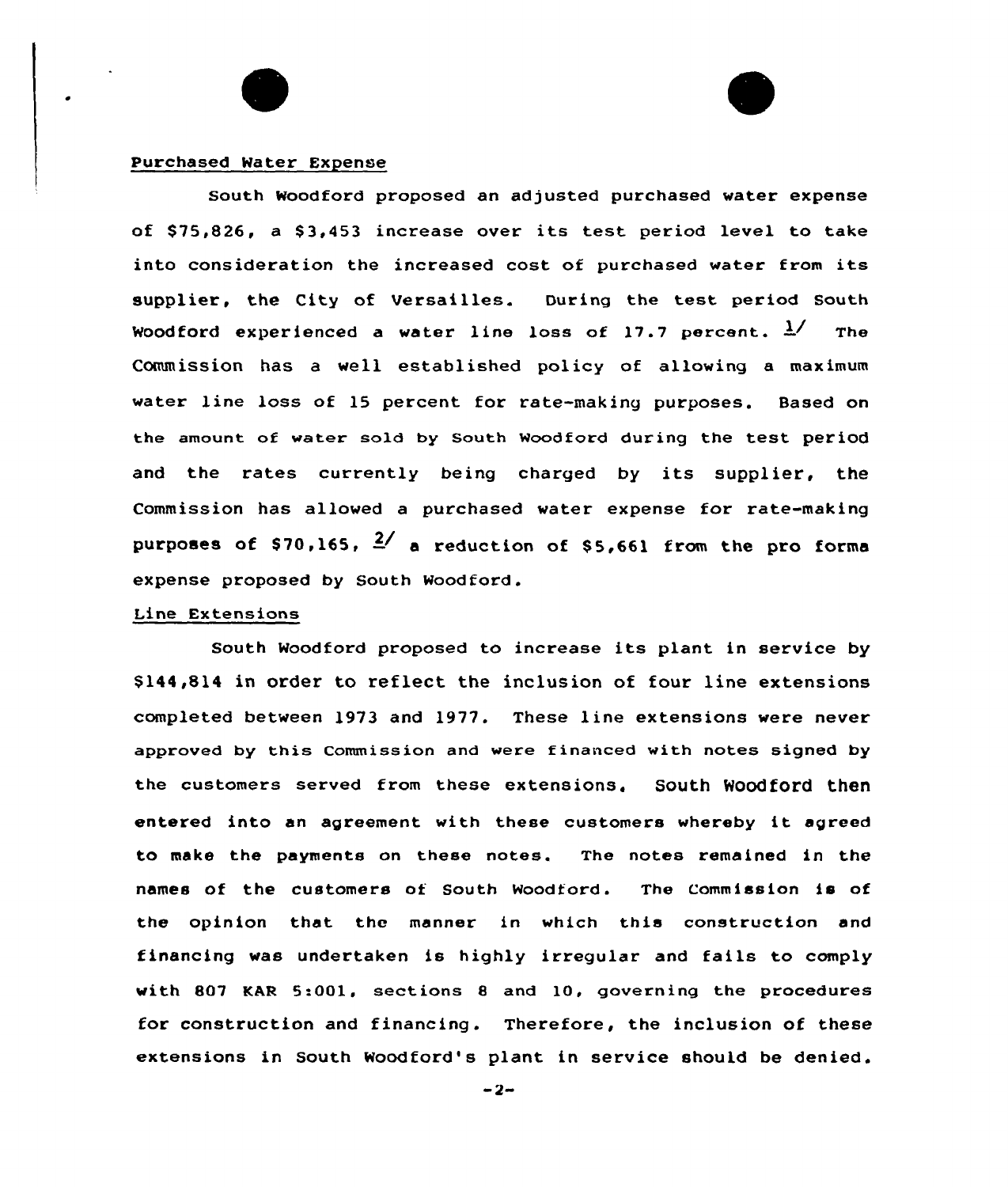However, the Commission is aware of the unusual circumstances surrounding the construction of the extensions. Should South Woodford wish to offer evidence that the extensions and financing thereof should be included in its cost of service it may do so by petitioning the Commission for rehearing on this issue or offering such evidence in a future related proceeding.

# Depreciation Expense

South Woodford proposed an adjusted depreciation expense of \$20.589, a \$3,620 increase over the test period level, to reflect additional depreciation to be taken on the line extensions discussed above. The Commission has disallowed this adjustment because the line extension is not included in the cost of service.

The Commission has further determined that South Woodford's test period depreciation expense of \$ 16,969 included depreciation on contributed property valued at  $$371,505$ .  $\frac{3}{ }$  It is the policy of the Commission to compute depreciation expense for rate-making purposes on the basis of original cost of the plant in service less contributions in aid of construction which were provided at zero cost to the utility. In determining the pro forma depreciation expense the Commission has utilized the depreciation rates applied by South Woodford. Therefore, the Commission has reduced South Woodford's proposed pro forma depreciation expense by an additional \$9,288 to an adjusted level of \$7,681.  $\frac{4}{3}$ 

## Amortization Expense

South Woodford also proposed to include in its operations \$ 17,600 for the amortization of the financing associated with the line extensions previously disallowed. The amortization of the

 $-3-$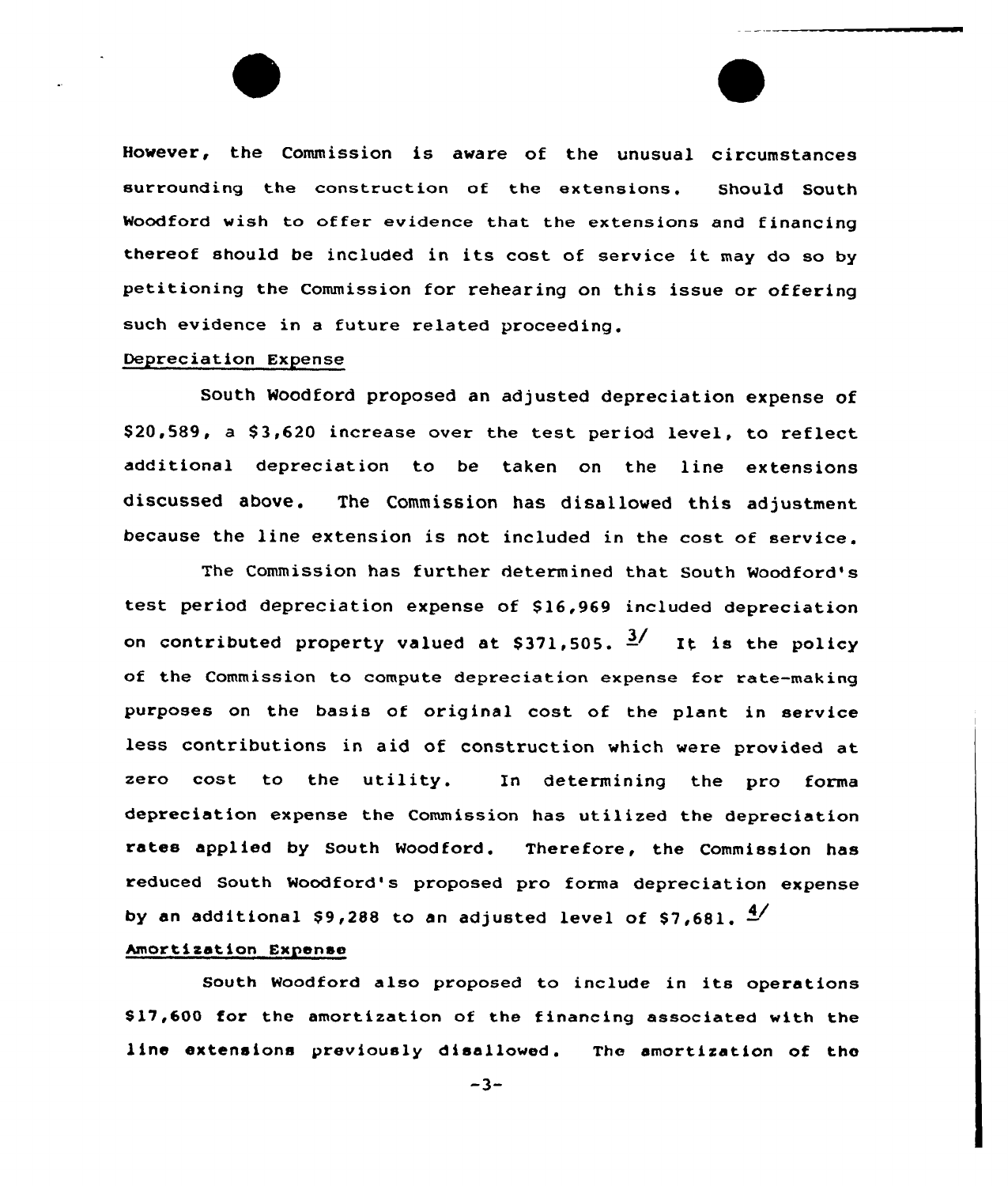

debt has been disallowed. Since South Woodford presented no evidence of the third-party debt which it proposed to amortize, for rate-making purposes there is no liability to be borne by its customers.

The test period operations of South Woodford are therefore as follows:

|                                                                  | Actual                 | Adjustments         | Adjusted             |
|------------------------------------------------------------------|------------------------|---------------------|----------------------|
| Operating Revenues<br>Operating Expenses<br>Net Operating Income | \$114,491<br>118,306   | $-0-$<br>(3, 976)   | \$114,491<br>114,330 |
| (Loss)<br>Interest Income                                        | \$ (3, 815)<br>\$7,050 | 3,976<br>s<br>$-0-$ | 161<br>7,050         |
| Income before Interest<br>Expense                                | 3,235<br>s             | 3,976<br>s          | \$7,211              |

## REVENUE REQUIRENENTS

South Woodford's annual debt service based on outstanding debt at the end of 1982 is  $$11,520 \cdot \frac{5}{7}$  South Woodford's adjusted net operating income plus interest income provides a debt service coverage of .63X which is clearly unfair, unjust and unreasonable in that it does not afford South Woodford the opportunity to meet its operating expenses and provide adequate debt service coverage. The Commission is of the opinion that a debt service coverage of 1.2X is fair, just and reasonable in that it will allow South Woodford the opportunity to pay its operating expenses and meet the requirements of its landers. Thorofore the Commission will allow South Moodford to increase its rates and charges by \$6,613 determined as follows:

-4-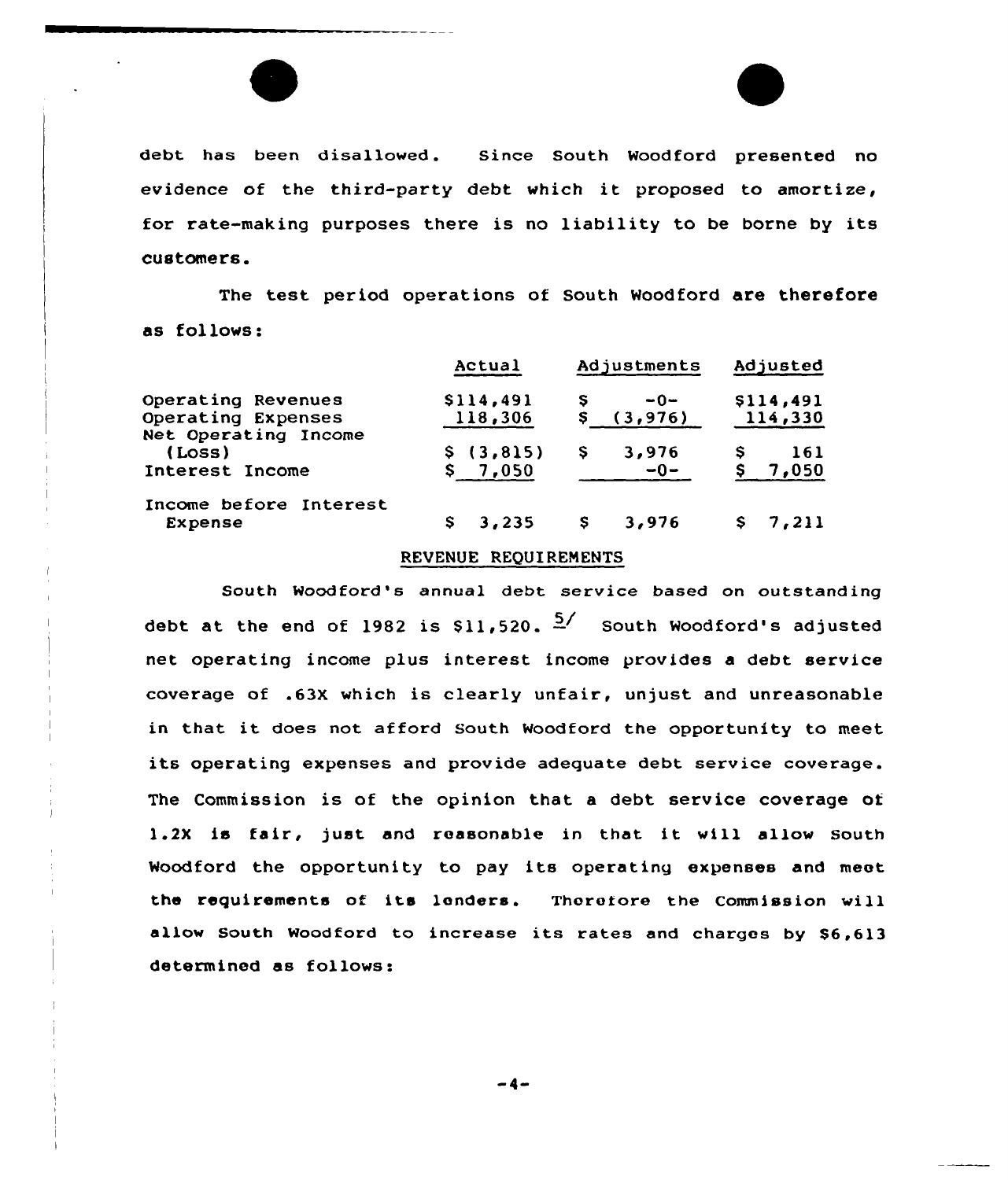

| 1.2 X Debt Service           | \$13,824  |
|------------------------------|-----------|
| Plus: Operating Expenses     | 114,330   |
| Subtotal                     | \$128,154 |
| Less: Operating Revenue plus |           |
| Interest Income              | 121,541   |
|                              | \$6,613   |

## RATE DESIGN

In the final Order in Case No. 7517, Adjustment of Rates of South Woodford, dated February 19, 1980, the Commission approved a rate schedule that included various usage levels for different size meter connections. The rate schedule for each size meter connection allows a certain amount of water to be consumed in the minimum usage level. The 1-inch meter connection allows a usage of 10,000 gallons in the minimum usage block. South Woodford has been charging the 1-inch meter connections a minimum usage ot 4,000 gallons which is in violation of its approved tariff. This has resulted in a loss in revenue of approximately \$9,887 annually. The Commission has adjusted the test year revenue by this amount to reflect the revenue which would have been generated if the rates allowed in Case No. 7517 had been charged.

The Commission hereby advises South Woodford that it is required by law to charge the approved rates and that any deviations from those rates must be approved by the Commission.

#### FINDINGS AND ORDERS

The Commission, after consideration of the evidence of record and being advised, is of the opinion and finds thats

1. The rates and charges proposed by South Woodford would produce revenues in excess of those found to be fair, just and

 $-5-$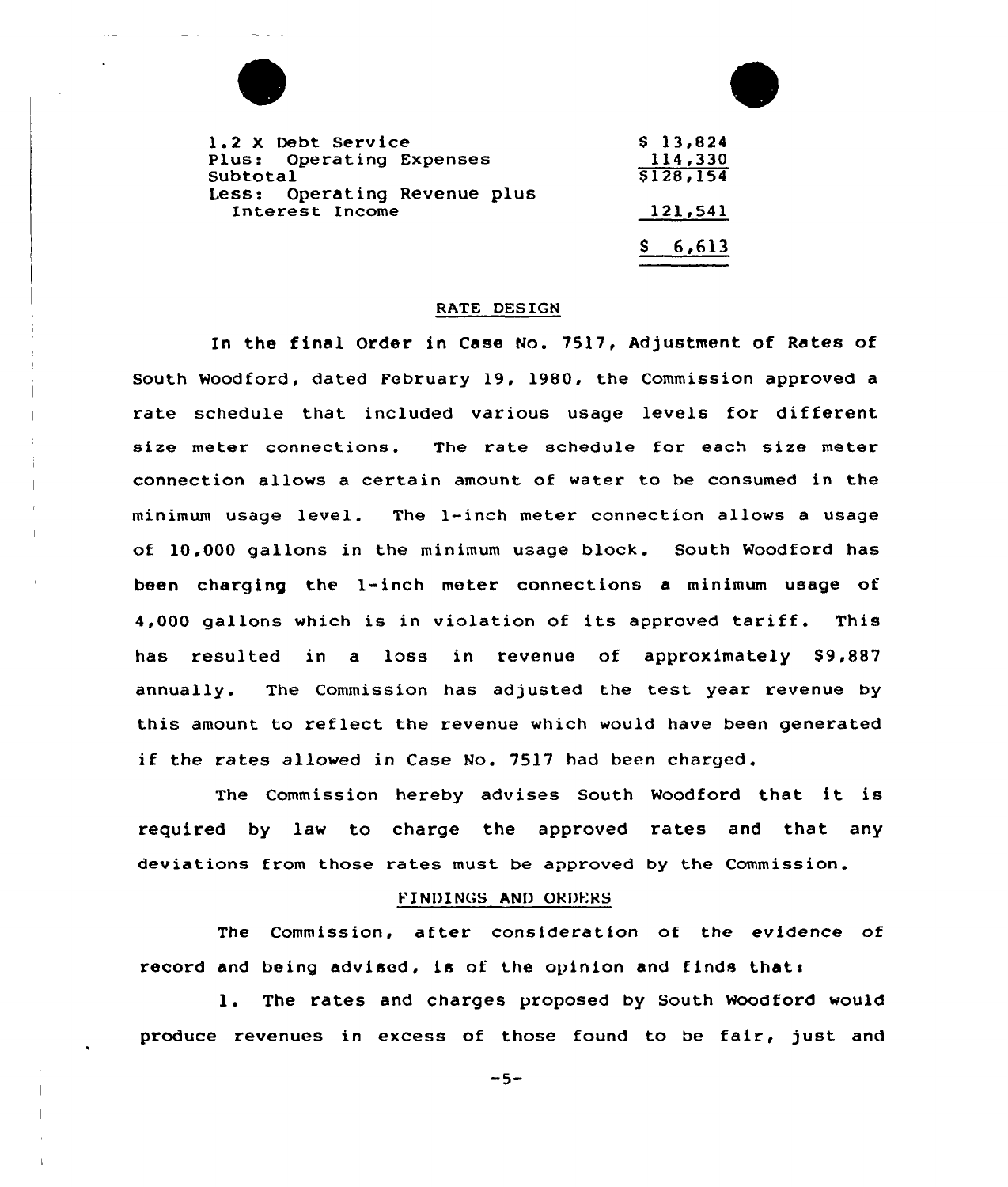reasonable and should be denied upon application of KRS 278.030.

2. The rates and charges in Appendix <sup>A</sup> are the fair, just and reasonable rates to be charged by South Woodford for water service rendered to its customers on and after the date of this Order .

3. Within 30 days of the date of this Order South Woodford should file its revised tariff sheet setting out the rates and charges approved herein,

IT IS THEREFORE ORDERED that the rates and charges proposed by South Woodford Water District be and they hereby are denied upon application of KRS 278.030.

IT IS FURTHER ORDERED that the rates and charges in Appendix <sup>A</sup> be and they hereby are the fair, just and reasonable rates to be charged by South Woodford Water District on and after the date of this Order.

IT IS FURTHER ORDERED that South Woodford Water District shall file with this Commission its revised tariff sheets setting out the rates and charges approved herein within 30 days of the date of this Order.

Done at Frankfort, Kentucky, this 15th day of June, 1983.

PUBLIC SERVICE CONNISSION

Vice Chairman

Comm<sup>i</sup>

ATTEST <sup>e</sup>

**Secretary**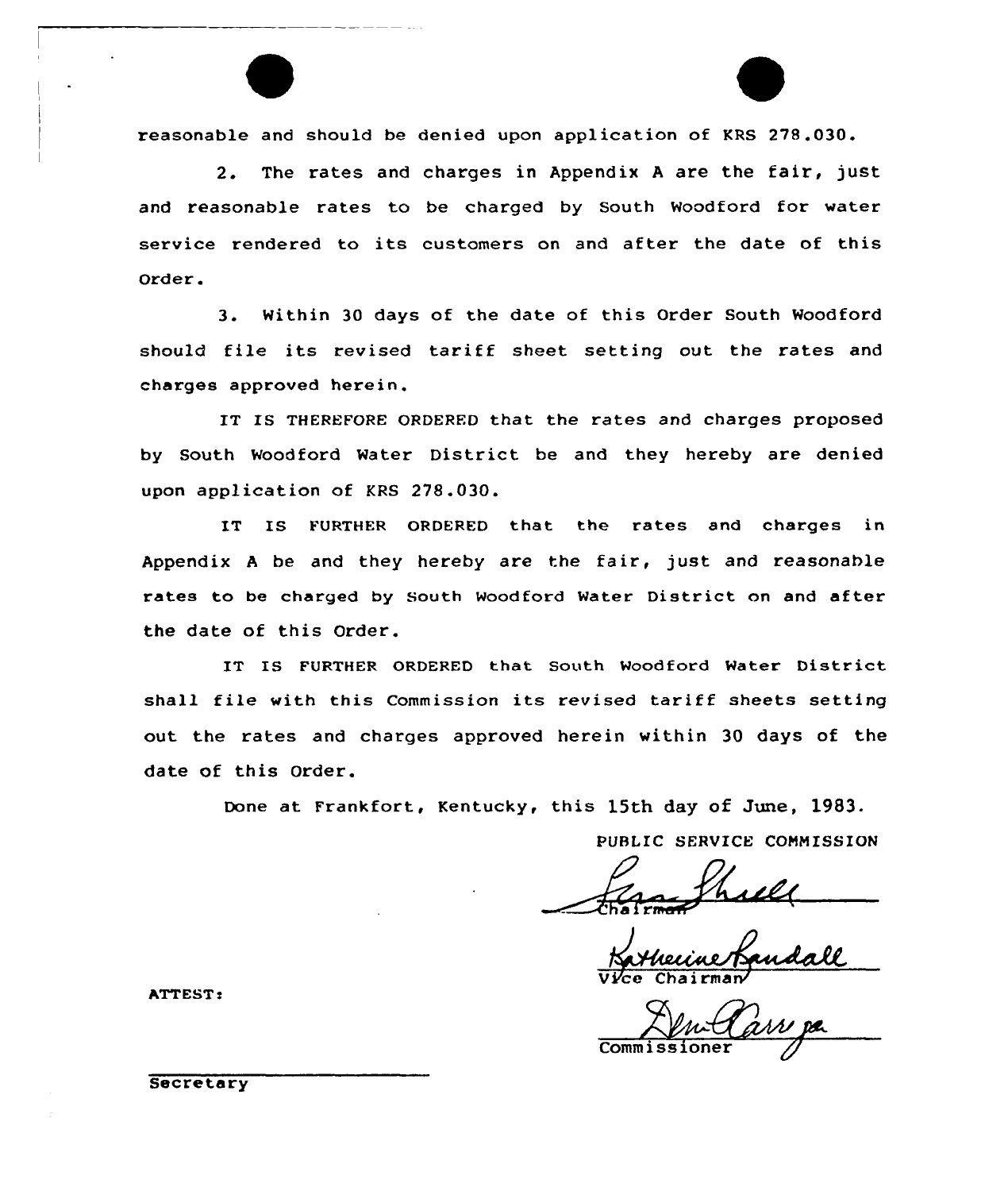# **FOOTNOTES**

- l. <sup>1982</sup> Annual Report, Page 12.
- 2. Ibid.,  $(54, 716, 000 + .85)$  X  $$1.09/1,000$  gallons = \$70,165.
- $3.$ 1982 Annual Report, page 3, line 44.
- 4.  $$20,589 $3,620 (\$371,505 \t{X} 2.5 \t{percent}) = $7,681.$
- 5. Debt Service for Bonds Principal (5-year average) \$ 4,000 Interest  $7,520$ The Service 1,520<br>Total Debt Service 511,520

 $\hat{1}$  .  $\frac{1}{\sqrt{3}}$